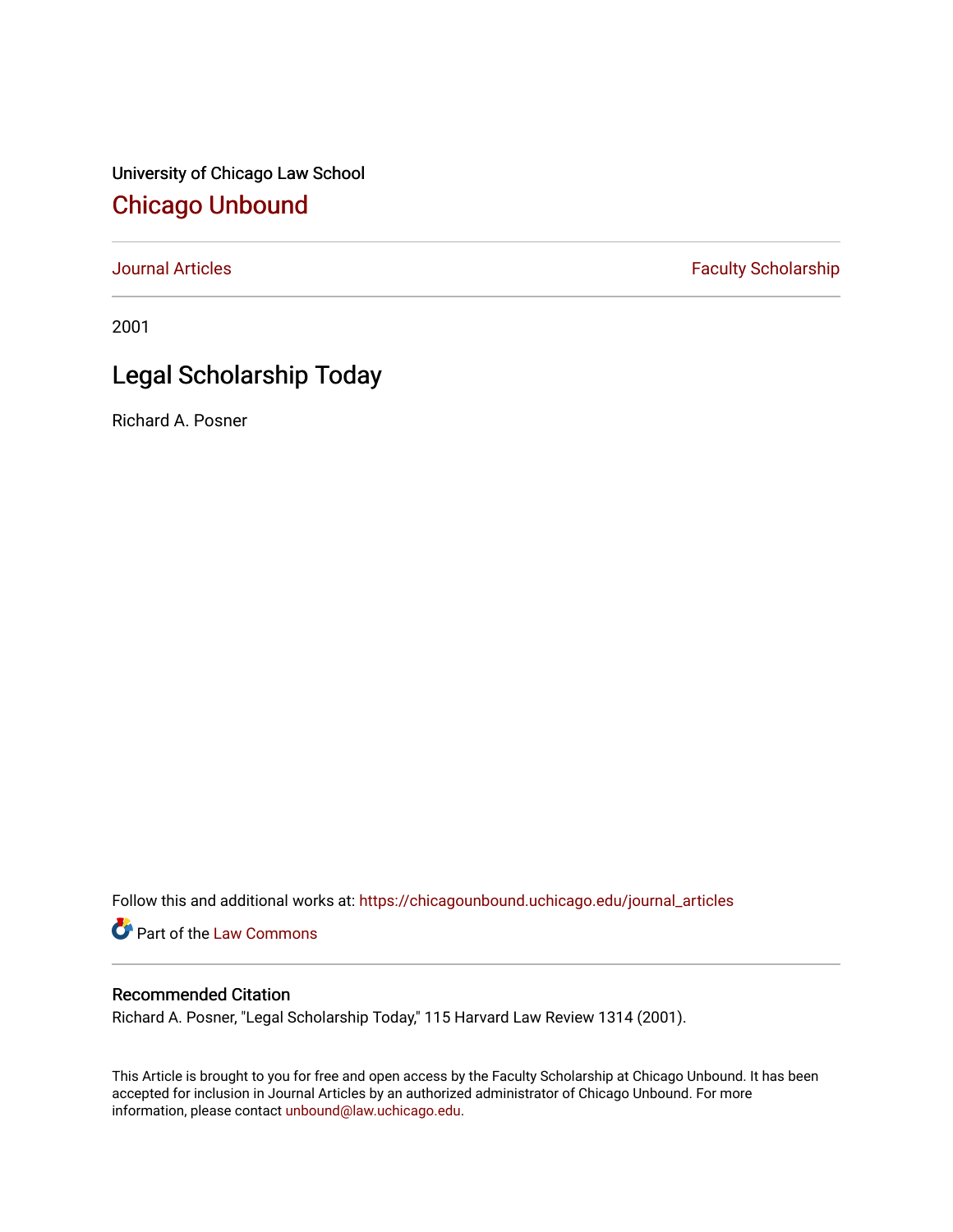## LEGAL SCHOLARSHIP TODAY

## *Richard A. Posner\**

*In recent years legal scholarship has undergone changes so fundamental as to suggest the need for a reassessment of law as an academic discipline, as a subject of study, and as an intellectual institution.'*

Academic law is very old. But the earliest recognizably protomodern academic legal scholarship was that of Friedrich Carl von Savigny, who in the early nineteenth century propounded an ambitious theory of law and elaborated it with detailed historical investigations.<sup>2</sup> He argued that Roman law, essentially a body of common law principles, should be made the basis for German law because it would provide a better framework for German unity and modernization than a code on the French model. He was a professor; the research into Roman law by which he sought to substantiate his theory was academic; and his research agenda was progressive in the sense of providing plenty of topics for research by other law professors. But it was also very definitely in the service of law and of political governance more broadly. The materials of his research were legal, although obviously they had a decided historical dimension as well as a political and social purpose that was, however, largely implicit rather than explicit. His theory was oriented toward reform. While his intended audience consisted primarily of law professors and law students, he hoped to reach everyone who might help to bring about the legal reforms that he was urging.

From Savigny's day to roughly 197o, academic legal scholarship (and from here on I confine myself to American academic legal scholarship) generally adhered to the model Savigny had devised. That is, the materials used in the research were legal, extralegal purposes and perspectives were tacit, and the research was oriented toward reform and hence sought its primary audience among those people  $-$  mainly legal professionals, including other law professors, judges, legislators, and practicing lawyers - who were interested in improving law and legal institutions. Some of this scholarship, for example Holmes's *The*

<sup>\*</sup> Judge, U.S. Court of Appeals for the Seventh Circuit; Senior Lecturer, University of Chicago Law School. I thank Bryan Dayton for his helpful research assistance.

**I** Charles W. Collier, *The Use and Abuse of Humanistic Theory in Law: Reexamining the Assumptions of Interdisciplinary Legal Scholarship,* **41** DUKE L.J. **191, 192 (1991).**

*<sup>2</sup>See, e.g.,* FRIEDRICH CARL **VON** SAVIGNY, RIGHT OF **POSSESSION** (Erskine Perry trans., 6th **ed.,** London, **S.** Sweet **1848);** *see also* RICHARD **A.** POSNER, FRONTIERS OF **LEGAL THEORY 193-221 (2001).**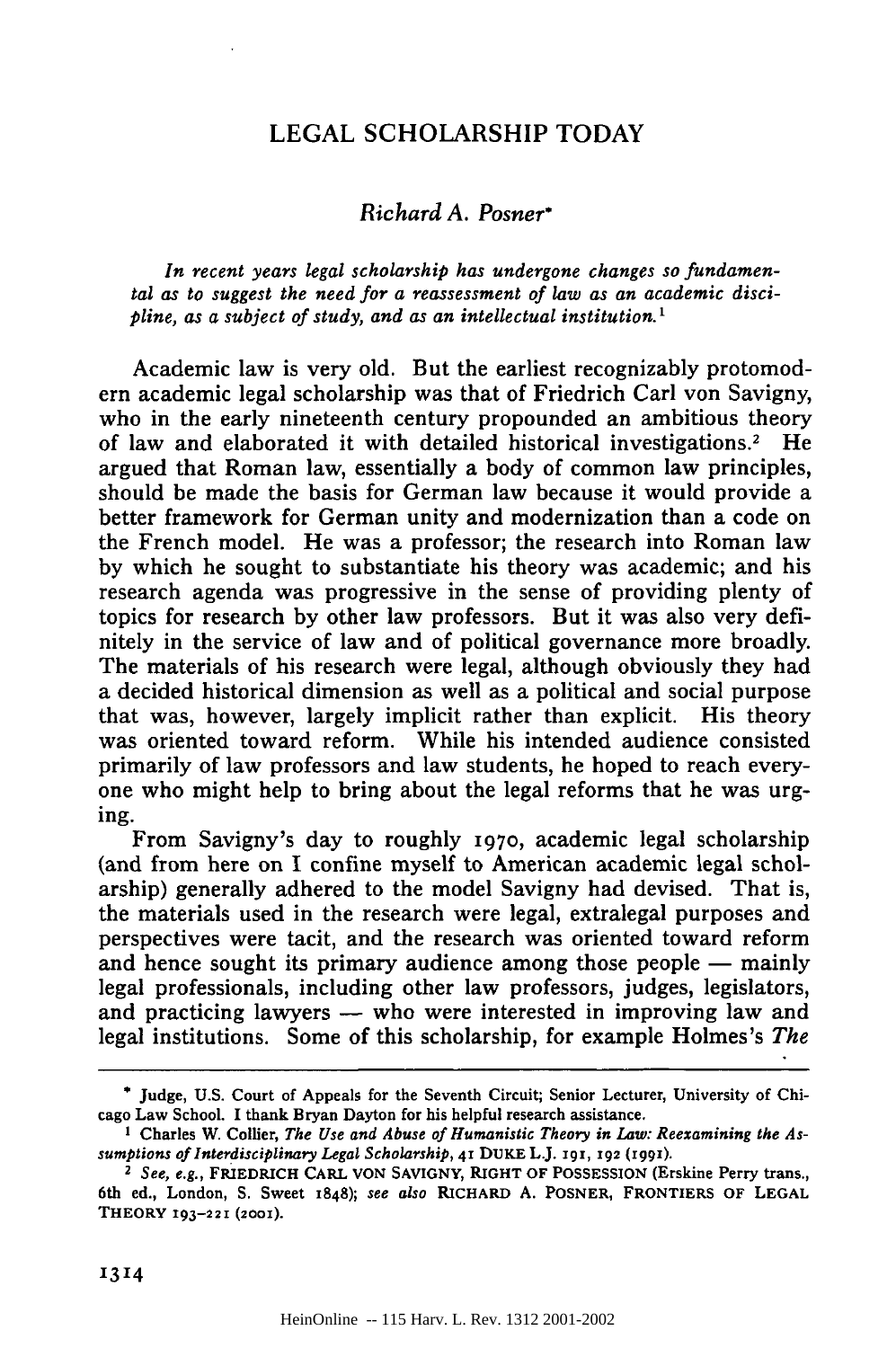*Common Law,* was as ambitious as Savigny's had been. Holmes sought to reconceptualize the Anglo-American common law and **by** doing so to bring about a variety of reforms, such as the substitution of "objective" for "subjective" principles of criminal and tort liability.3 Conceptual ambition was notable as well in Henry Maine's *Ancient Law,* which influenced Holmes the scholar.4 And there was Thayer's famous article on judicial review,<sup>5</sup> which influenced Holmes the U.S. Supreme Court Justice. Most of the academic legal scholarship of the period, however, as is true of most scholarship in any field at any time, was much less ambitious. Most of it focused narrowly on specific legal questions, which it addressed in the same basic style and format as judicial opinions. But there were outcroppings of ambitious scholarship after Holmes, for example that of the legal realists in the **192os** and **1930s,** that of the "legal process" school, led **by** Henry Hart, in the **195OS** and ig6os, and that of the nascent law and economics movement, focused in that early era on antitrust and regulation. Legal realism was the noisiest of these movements and the one most critical of traditional legal scholarship. But it disappeared so abruptly in the early **1940s** (a mysterious war casualty) that it came to seem merely a temporary derangement of the otherwise smooth course of legal scholarship.

Oriented as it was toward reform, desiring to communicate effectively with the judges and the leaders of the bar and the other movers and shakers of the legal community, even the most ambitious academic legal scholarship spoke a language that nonacademic lawyers, the members of the judiciary and the practicing bar, could understand with ease. The reason was that the perspective from which academic legal scholars conducted their research and wrote up their findings was an internal perspective, and it was the internal perspective of the legal profession rather than that of the university. The scholars used the same assumptions, vocabulary, and methods of argument and proof as found in judicial opinions. They identified with the legal profession rather than with their colleagues in other departments of their university. They even dressed like lawyers rather than like professors. They passed easily between the university and nonacademic venues such as the courtroom and the government agency. Harvard for many years pegged the salaries of its law professors to the salaries of federal court of appeals judges.

**<sup>3</sup> OLIVER WENDELL HOLMES,** JR., THE **COMMON LAW** 39-163 **(Dover Publ'ns, Inc.** I991) (I88i).

<sup>4</sup> POSNER, *supra* note **2,** at **199.**

**<sup>5</sup>** James **B. Thayer,** *The Origin and Scope of the American Doctrine of Constitutional Law, 7* HARV. **L.** REV. 129 **(x893).**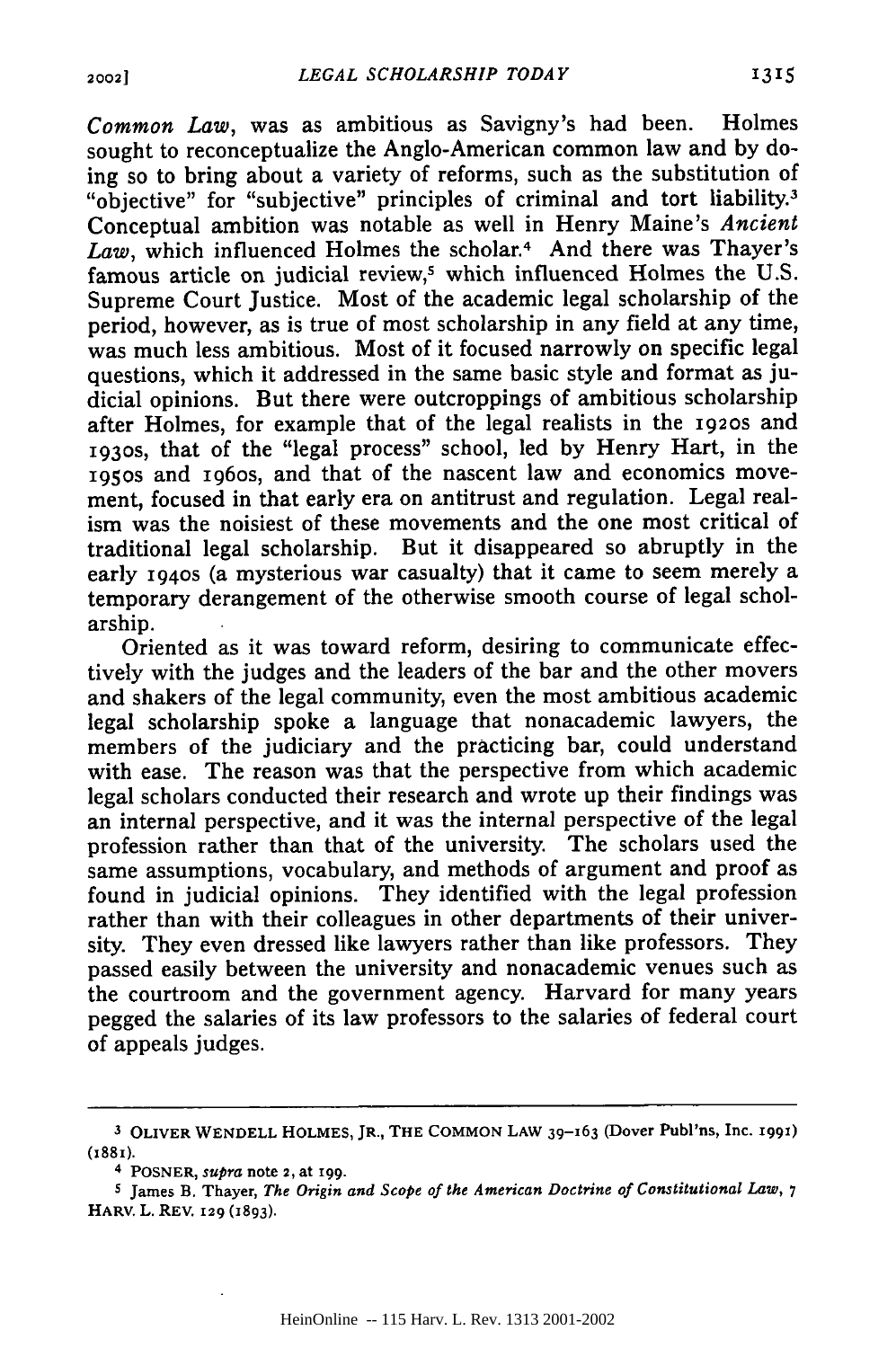A profession's internal perspective can of course change; the academic lawyer's has, as we shall see. But as of 196o, say, the single word that best described it would have been "untheorized." Judges and practicing lawyers of that era, and hence the academic lawyers, who saw themselves as a kind of shadow judiciary, had no truck with anything that could seriously be called theory. The word was mainly used to denote the ground of a legal claim (for example, the plaintiff's "theory" is unjust enrichment). The task of the legal scholar was seen as being to extract a doctrine from a line of cases or from statutory text and history, restate it, perhaps criticize it or seek to extend it, all the while striving for "sensible" results in light of legal principles and common sense. Logic, analogy, judicial decisions, a handful of principles such as stare decisis, and common sense were the tools of analysis. The humanities and the social sciences were rarely mentioned.

There were genuine legal theorists, some of great distinction, such as Savigny, Maine, Thayer, and Holmes, but they were few and atypical; and they seem to have had few twentieth-century successors. Legal realism, as I said, was to a significant degree antidoctrinal, but what it offered in place of doctrine was, very largely, politics and a taste for empiricism, rather than theory.

Beginning in the late 1960s and early 1970s, a period that for convenience can be centered on 197o, a number of law professors, mainly but not only at the leading law schools, adopted a new model of legal scholarship. This model looked at the law from the outside, from perspectives shaped by other fields of scholarly inquiry, such as economics, political theory, moral philosophy, literary theory, Marxism, feminist theory, cultural studies, cultural anthropology, structuralism, and poststructuralism. <sup>6</sup>

There had always been a scholarly literature about but external to law; one can trace it back to Plato's *Gorgias.* But it had not penetrated academic law deeply. There had as well always been some borrowings by legal scholars from other fields, such as criminology, history, and philosophy; indeed, philosophy of law (jurisprudence) was a recognized subfield of legal scholarship, though a marginal one. What was new was the number and density of the external approaches that began to take hold in the legal academy around 197o and the number and seriousness of their practitioners. I shall call the new approaches "interdisciplinary," in contrast to the "doctrinal" scholarship that until then had the field of academic law pretty much to itself. The interdisciplinary approaches include law and economics, law and society, law

**<sup>6</sup>**For a brief survey, see POSNER, *supra* note 2, at **3-14;** *see also* Robert W. Gordon, *Lawyers, Scholars, and the "Middle Ground",* 91 MICH. L. **REV. 2075, 2079-98** (1993). What **I** am calling "interdisciplinary" (or, occasionally, "external') scholarship in this Essay **I** called "legal theory" in *Frontiers.*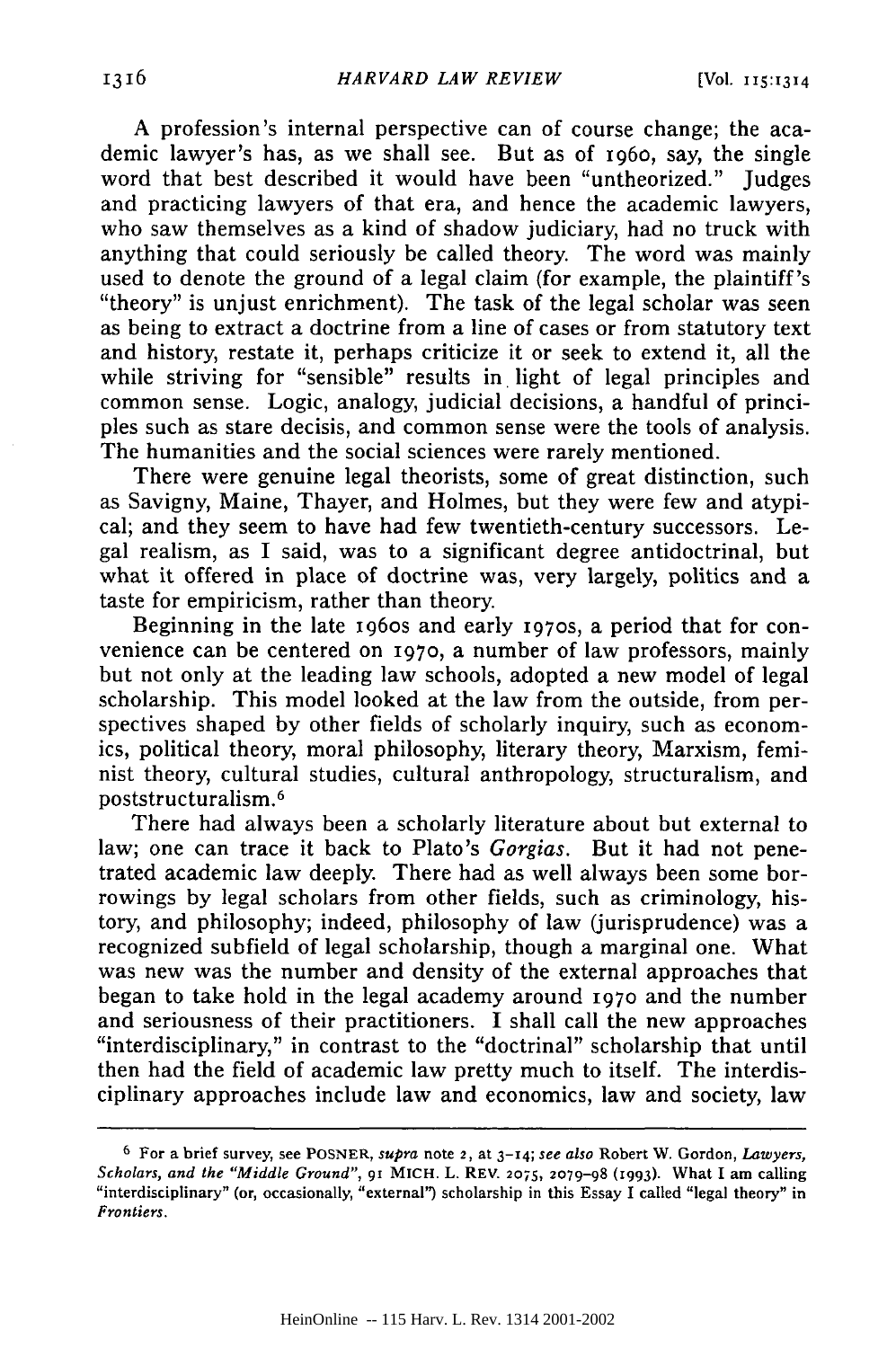and literature, critical legal studies, critical race theory, feminist jurisprudence, gaylaw, law and political theory, even law and biology and law and cognitive science. In some the external perspective seems more a matter of politics than of discipline; for how much does critical legal studies ("did" may be more accurate, for it seems pretty dead) owe to "critical theory" and the Frankfurt School and how much, rather, to 1960s-style native radicalism? But this is a detail; the point is that the crits' stance, whatever its origin or best characterization, is not that of the judge or practicing lawyer, to whom, indeed, it is more alien than the most technical economic analysis.

Doctrinal scholarship continues; indeed, it continues to dominate legal scholarship if one counts the number of articles, student notes, treatises, casebooks, and textbooks, and even more so if one weights the number of publications by number of pages.<sup>7</sup> But interdisciplinary scholarship looms very large, and if it continues to grow as fast as it has in the last thirty years (not that it will; there is such a thing as saturation, and diminishing returns), it will come eventually to dominate academic law. Already there are signs that it is changing the internal perspective of the academic legal profession by infiltrating doctrinal scholarship and changing the professoriat's understanding of what constitutes good doctrinal scholarship and good teaching of core law courses: scholarship and teaching that incorporates, to a degree anyway, and with considerable simplification, the most influential of the interdisciplinary approaches, such as economic analysis of law and feminist jurisprudence.

I want to consider in the balance of this Essay why interdisciplinary scholarship has grown so rapidly and what the future may hold for it. I argue that it has grown mainly because of the advance of neighboring fields such as economics and political theory and because of the expansion in the size of the legal profession and hence in the number of law professors. I also argue that its future, which is threatened by problems of quality arising from the peculiar and inadequate institutional structure of interdisciplinary legal scholarship, depends on the ability of the practitioners of this scholarship to influence practice, rather than merely to circulate their ideas within the sealed network of a purely academic discourse.

A necessary condition for the growth of interdisciplinary legal scholarship was the evolution of the external disciplines to the point at which their potential to contribute to the understanding and improve-

*<sup>7</sup> See,* e.g., Gordon, *supra* note **6,** at **2o99-1-o;** William M. Landes & Richard **A.** Posner, *The Influence of Economics on Law: A Quantitative Study,* **36** J.L. **& ECON. 385, 389 (1993);** Michael **J.** Saks, Howard Larsen & Carol **J.** Hodne, *Is There a Growing Gap.Among Law, Law Practice, and Legal Scholarship?: A Systematic Comparison of Law Review Articles One Generation Apart,* **30 SUFFOLK U. L. REV. 353, 369-71 (x996).**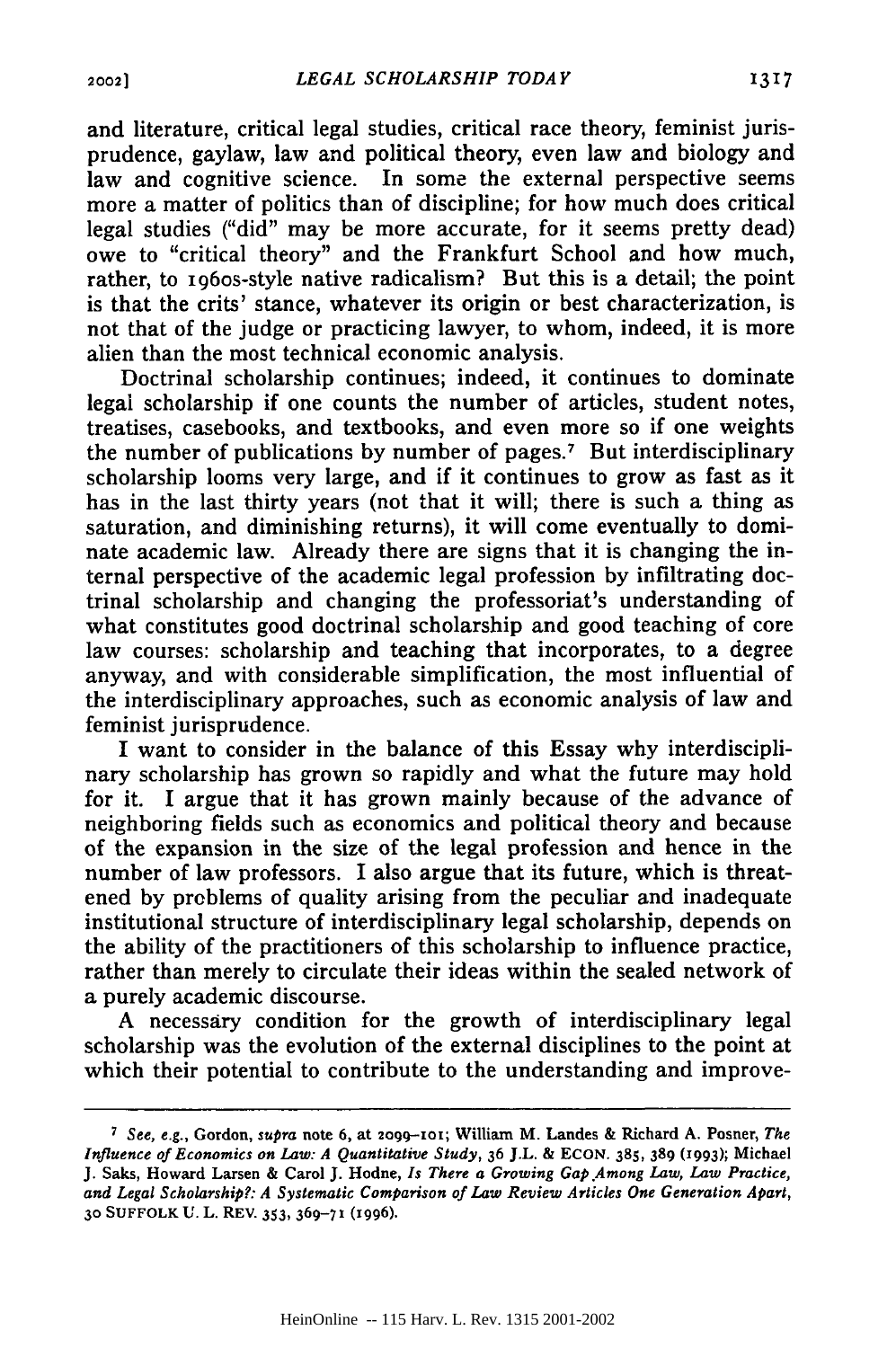ment of the law was plainly visible. Until the i96os, economics, though already a mature discipline, was generally thought to be just about explicit markets and therefore relevant only to fields of explicit economic regulation, such as antitrust and regulated industries, areas of law whose subject, competition and monopoly, was already the concern of a vast economic literature. Some economists associated with legal realism, such as Robert Hale,<sup>8</sup> did venture outside the antitrust and regulatory fields, but only into areas such as contract law that (though this was not generally understood) regulated commercial activities. During the i96os, an economics of nonmarket behavior emerged (with some earlier roots, such as Gary Becker's book on the economics of racial discrimination<sup>9</sup>), and all at once it became apparent that economics could illuminate and improve large areas of law that until then had been thought dominated **by** considerations of "fairness" or "justice" remote from anything to do with economics.

One thing that made wide-ranging applications of economics to law feasible was that a number of important legal doctrines turned out to be isomorphic with economic theory. Learned Hand's algebraic formula for negligence, 10 which is readily translatable into the economic formula for optimizing care,<sup> $11$ </sup> is only the most famous example. And one implication that followed from this was that economics might have great value in the teaching of law, as well as in scholarship; and teaching and scholarship are complementary. Economics is simpler (not easier) than law. It is algorithmic, whereas law is like a language. Language has rules, but a language cannot be learned **by** studying those rules. If law could be mapped onto economics, the more complex on the simpler, the structure of law might be rendered more transparent and comprehensible. And to a considerable extent this turned out to be doable, in areas ranging from torts, contracts, and property to family law, intellectual property, and civil procedure.<sup>12</sup> This development was a boon to students, and since legal academics often get their ideas for scholarship from the classroom  $-$  from thinking about the materials they are teaching and from the questions and  $comments$  of students  $-$  it was a boon to scholarship as well.

The rise of nonmarket economics was only one of the developments that brought the external disciplines closer to law. Another was the revival of moral and political philosophy, stimulated **by** John Rawls's

*<sup>8</sup>* See, e.g., Robert L. Hale, *Bargaining, Duress, and Economic Liberty,* **43 COLUM. L. REV. 603 (1943).**

**<sup>9</sup> GARY S. BECKER, THE ECONOMICS OF DISCRIMINATION (1957).**

*<sup>10</sup>See* United States v. Carroll Towing Co., **159 F.2d 169, 173 (2d** Cir. 1947).

*<sup>11</sup> See, e.g.,* **WILLIAM M. LANDES** & **RICHARD A. POSNER, THE ECONOMIC STRUCTURE OF TORT LAW 87-88 (1987).**

**<sup>12</sup>** *See, e.g.,* **RICHARD A. POSNER, ECONOMIC ANALYSIS OF LAW (5th** ed. **1998).**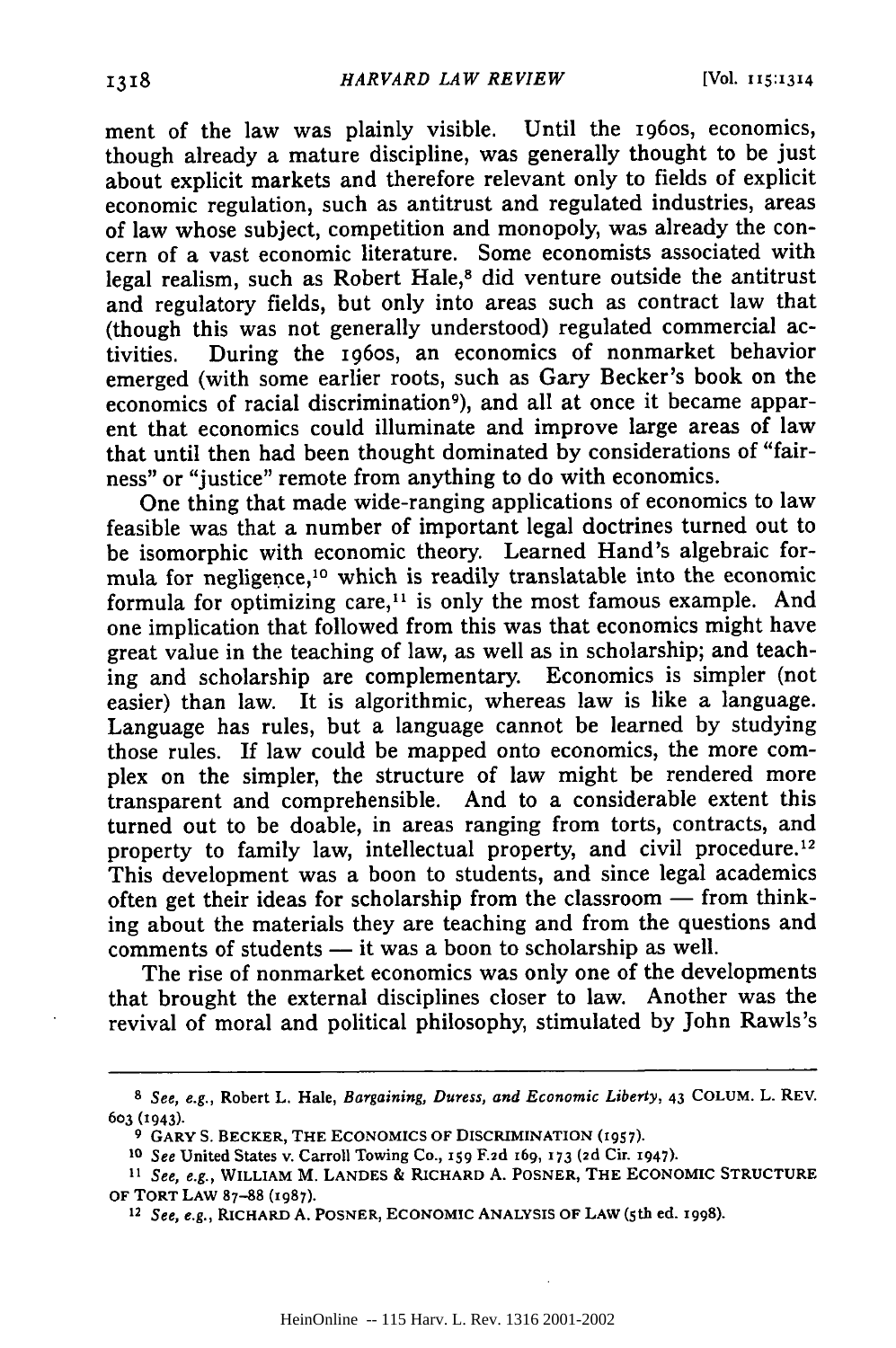book *A Theory of Justice,* published in **1971.** These fields had been dormant for decades, decades dominated **by** logical positivism and related arenas of epistemology and the philosophy of science and language. Rawls's work opened up the possibility of basing legal obligation on philosophical concepts more precise and sophisticated than "fairness" and "justice," terms that lawyers and judges like to toss around as if they were perfectly intuitive. Some scholars think that what is truly isomorphic with law is not economic theory at all, but philosophical concepts such as corrective justice and Kantian deontol**ogy.**

Critical theory (the umbrella term for Marxian analysis of society **by** Continental scholars, mainly French and German) emerged, and we got hermeneutic and Foucaldian theories of law; feminist theory, leading to feminist approaches to law; and so forth. I need not continue the catalog. The point is simply that since roughly **197o** developments in disciplines external to law have enabled a range of new perspectives to be brought fruitfully to bear on law.

In addition, the rise of the regulatory state brought within the law's grasp a host of activities  $-$  notably involving the environment, safety and health, and discrimination of all sorts in labor markets **-** that had not been heavily regulated **by** law previously and that required lawyers to become familiar with disciplines previously remote from law and to integrate them with law.

There is something else important to an understanding of the trend toward interdisciplinary scholarship. It is the reason **I** called the developments in the external disciplines merely a necessary condition of the surge in interdisciplinary legal scholarship. That something else is the process so presciently described **by** Max Weber: the seemingly inexorable march of the twin phenomena of rationalization (bringing more and more activities under the rule of instrumental reason) and specialization. In the case of professional activities (the professions being the occupations that employ technical knowledge in the performance of their tasks), the Weberian phenomena express themselves in the academization of the theory part of the profession and the professionalization of the academy. Law has been a university subject in the United States for a long time, but as recently as the I96os the law schools stood to one side of the academic culture of their universities, structurally as well as attitudinally. Law schools placed relatively little emphasis on scholarly writing, compared to the overwhelming emphasis placed on it in the other departments of the leading universities. At many law schools, including some of the best, scholarly publication was not even a condition of tenure, which was often granted after as few as three years in teaching, let alone a career expectation; other forms of service to the profession, such as work on the American Law Institute's *Restatements of the Law,* could be substituted. Such scholarly writing as was done was, as I noted earlier, mainly forensic or ju-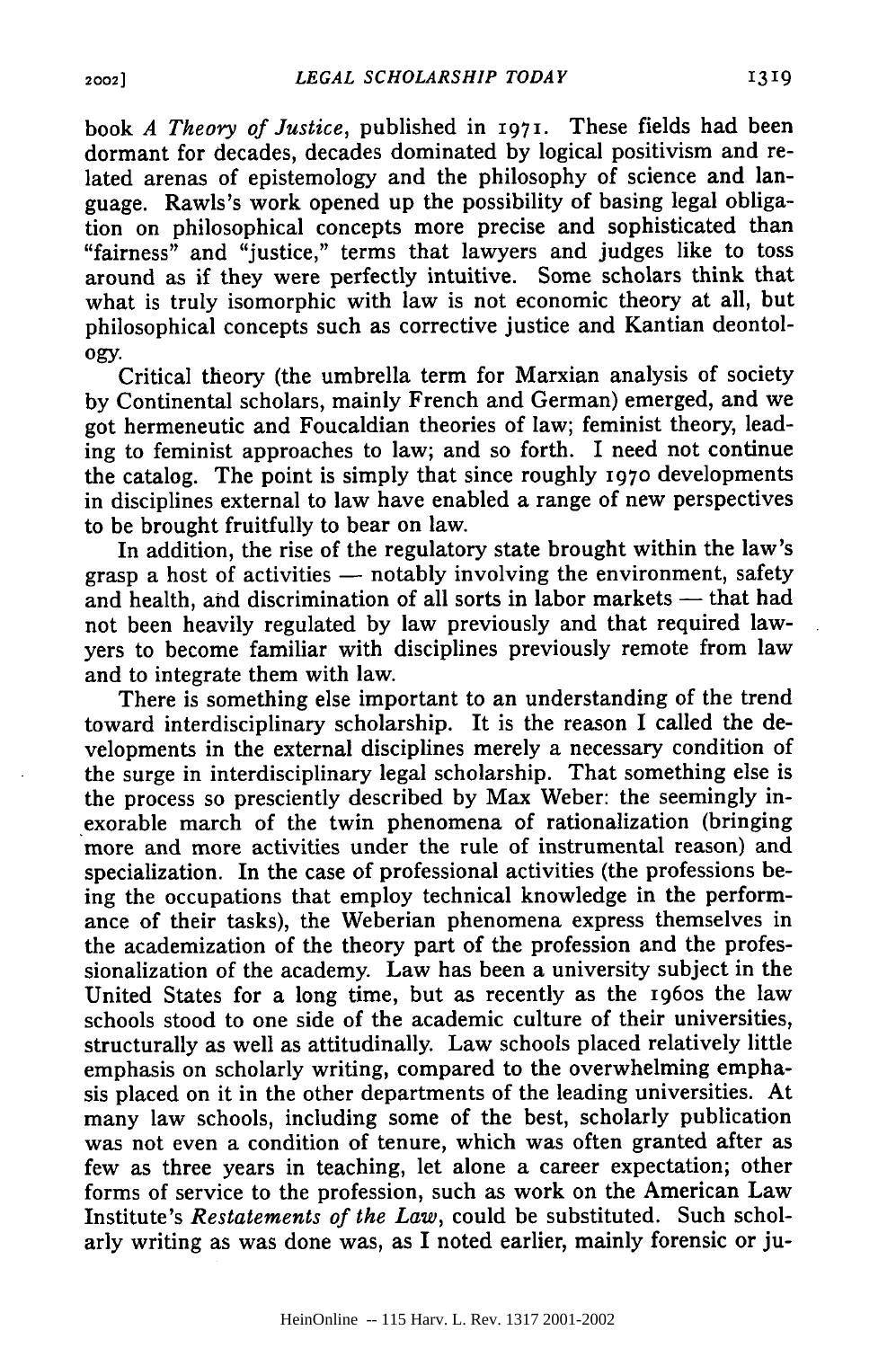dicial in character, rather than disinterested or abstract, and there was little emphasis on originality and hence only a very weak norm of acknowledging previous work covering the same ground. In these respects legal scholarship was faithful to the judicial model, in which originality is concealed and it would be thought ludicrous for a judge in a judicial opinion to thank his colleagues or others for helpful comments on the opinion draft; indeed many judicial opinions were and are ghostwritten, by law clerks.

Terms that later came into vogue in the legal academy, such as "breakthrough scholarship," were unknown in that era, and if proposed would have invited derision. A claim of "breakthrough scholarship" would have been suspect as unsound, since judges, as I said, do their best to conceal innovation, the better to emphasize continuity with existing law. They do not flaunt innovation, as academics normally do, and so neither did law professors. The originality of the legal realists contributed to the sense that their ideas were unsound, or at least extreme; and legal realism, which even at its heyday had merely a foothold in a handful of law schools, died and was not much mourned.

Above all, legal scholarship was not directed at law professors as such; most of it was aimed squarely at the profession at large, particularly judges and lawyers. This orientation enabled judges and lawyers to contribute to it. Think only of Holmes, of Brandeis (in the famous article on privacy),<sup>13</sup> of Learned Hand (notably in his Bill of Rights lectures),<sup>14</sup> and of Cardozo<sup>15</sup> (and, persisting into the "modern" era, Henry Friendly<sup>16</sup>). I cannot think of a single work of English or American legal scholarship published before 1970 that would have posed the slightest difficulty of comprehension to judges and lawyers.<sup>17</sup>

This continues to be true of most legal scholarship. Legal treatises, still a mainstay of such scholarship, are directed primarily at and read primarily by practicing lawyers, judges, and judges' law clerks. The same is true of most law review articles and notes. They continue to differ from the scholarly norm in other fields. Think only of the length of law review articles, how unembarrassed the legal writer is to repeat what is well known, how seldom one finds an article that begins with a clear statement of what the author thinks the article adds to the existing literature, how mind-numbingly repetitious are the hundreds of

**<sup>13</sup>**Samuel **D.** Warren & Louis D. Brandeis, *The Right to Privacy,* 4 HARV. L. REV. **193** (18go).

<sup>14</sup>**LEARNED HAND,** THE **BILL** OF RIGHTS **(1958).**

**IS** *See,* e.g., **BENJAMIN N. CARDOZO, THE NATURE OF THE JUDICIAL PROCESS (1921 ).**

**<sup>16</sup>**See, e.g., HENRYJ. FRIENDLY, FEDERAL JURISDICTION **(1973).**

**<sup>17</sup>**This significantly excludes some Continental legal scholarship, notably Hans Kelsen's, which would have baffled many lawyers and judges - and still does today.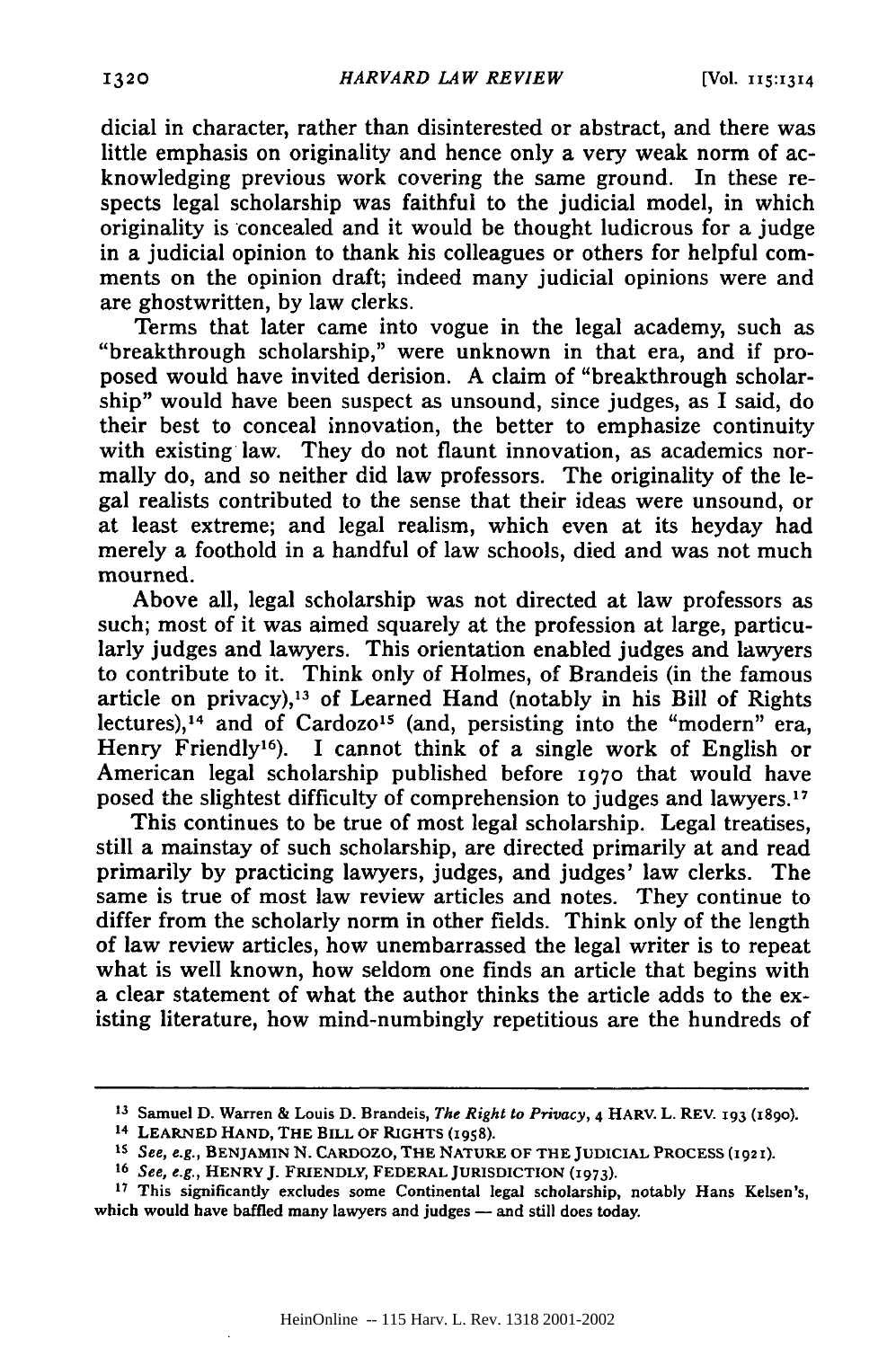articles on *Roe v. Wade*,<sup>18</sup> now to be eclipsed it seems by a veritable avalanche of articles, most saying the same things, about *Bush v. Gore.'<sup>9</sup>*As a percentage of all legal scholarship, it is true, treatises and doctrinal articles and notes have declined,<sup>20</sup> and the prestige of this work has declined more. Traditional doctrinal scholarship is disvalued at the leading law schools. They want their faculties to engage in "cutting edge" research and thus orient their scholarship toward, and seek their primary readership among, other scholars, not even limited to law professors, though they are the principal audience.

The contrast between the internal and the external perspective in legal scholarship that I discussed earlier tracks the contrast I am now discussing between scholarship written for the bar (broadly defined) and scholarship written for the academy. The latter type tends to be external, that is, to use techniques, vocabulary, and insights from other fields. Economic analysis of law is a clear example. A mixed example is the scholarly literature on constitutional interpretation, with its debates over originalism, textualism, dynamic interpretation, purposivism, translation, and the like. Economic theory is mandatory if one wants to discuss law from an economic standpoint. But political theory, epistemology, economics, and the other external disciplines are optional when it comes to discussing constitutional law. And so much of the current literature on constitutional law, not just its doctrines but its fundamental methods, its "theory," is directed at and even written by judges; one thinks for example of influential articles by Justice Scalia<sup>21</sup> and Judge Easterbrook.<sup>22</sup> Their perspective is internal; they are writing as judges for judges and for practicing lawyers, as well as for professors; they do not draw on external disciplines. But much constitutional scholarship today is external, directed not at judges and practitioners but at academics; one thinks for example of the scholarly literature that applies Wittgenstein, Gadamer, Habermas, Austin, Grice, or public-choice theory to questions of constitutional and statutory interpretation. 23 One thinks of Ronald Dworkin, who argues

<sup>18 410</sup> U.S. 113 (1973).

**<sup>19 121</sup>** S. Ct. **525 (2000)** (per curiam).

*<sup>20</sup>See* sources cited *supra* note **7.**

**<sup>21</sup>**Antonin Scalia, *The Rule of Law as a Law of Rules,* **56 U. CH.** L. REV. **1175 (i989).**

<sup>22</sup> Frank H. Easterbrook, *The Supreme Court, 1983 Term-Foreword: The Court and the Economic System,* **98** HARV. L. REV. 4 **(1984).**

*<sup>23</sup>See, e.g.,* Dennis Patterson, *Wittgenstein and Constitutional Theory,* **72 TEX.** L. REV. 1837 (1994) (Wittgenstein); Barry Friedman & Scott B. Smith, *The Sedimentary Constitution, 147* **U.** PA. L. REV. **1, 40-41** (1998) (Gadamer); William **E.** Forbath, *Habermas's Constitution: A History, Guide, and Critique,* **23** LAW & **SOC. INQUIRY** 969 (1998) (Habermas); Daniel Halberstamn, Commercial Speech, Professional Speech, and the Constitutional Status of Social Institutions, *147* U. PA. L. REV. 771, 824-25 (1999) (Austin); Geoffrey P. Miller, Pragmatics and the Maxims of Interpretation, **199o** Wis. L. REV. **1179** (Grice); William **N.** Eskridge, Jr. **&** Philip **P.** Frickey, *The*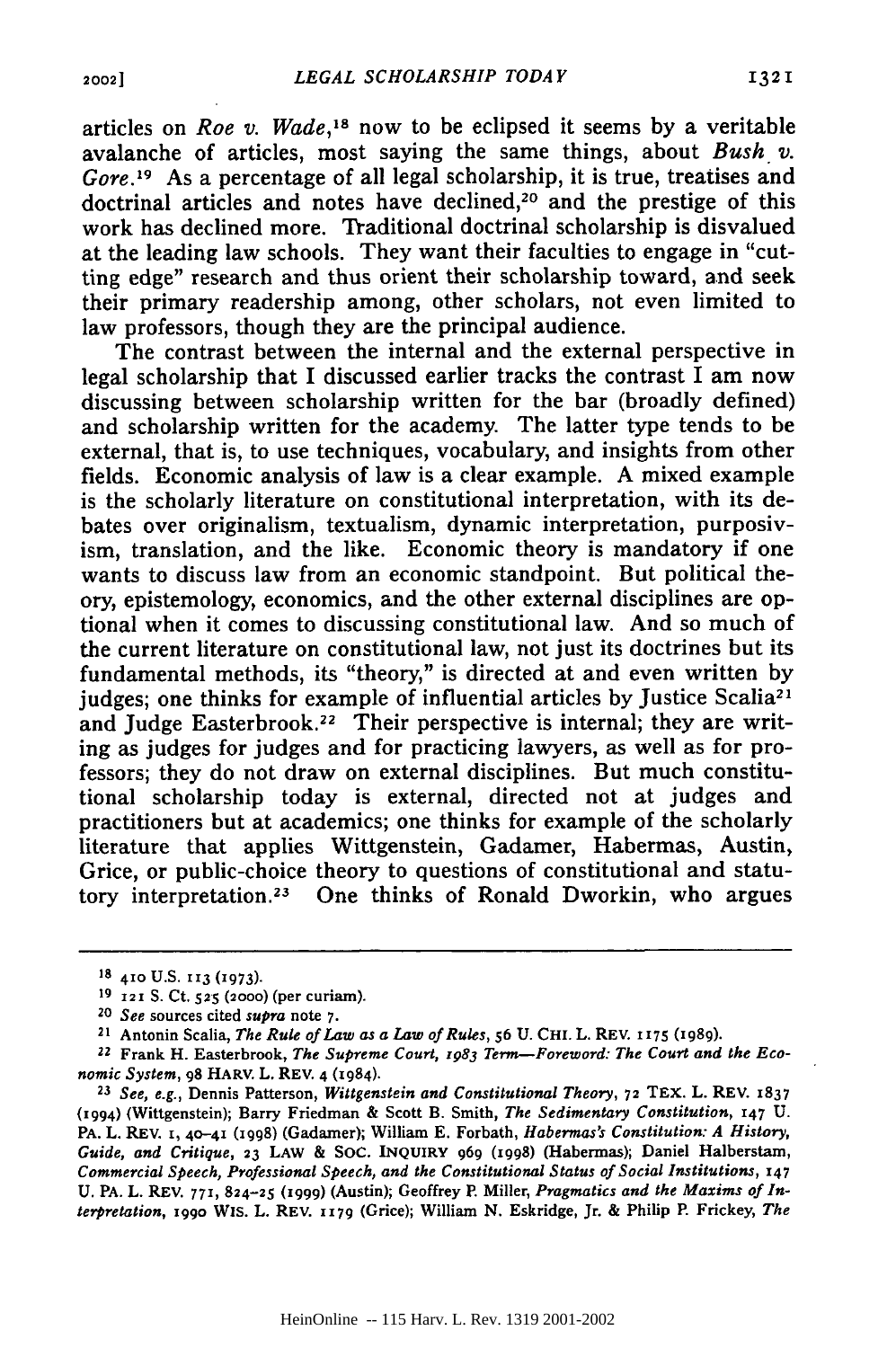baldly that constitutional law is and should be a department of applied moral philosophy. Scalia's views are engaged by these interdisciplinary scholars because of his power as a Supreme Court Justice, not because those views are considered intellectually sophisticated.

One can imagine a style of constitutional scholarship that would be both internal and esoteric, building complex theories of interpretation out of case law with little explicit reference to other fields, but examples are few *(Hart and Wechsler's The Federal Courts and the Federal System* comes to mind). It would not be problematic, though. Judges and lawyers are not troubled by complexity as such; they revel in it. Though much of law is about coping with complexity, about simplifying overly complex law, you cannot simplify intelligently if you cannot master complexity. What judges and lawyers are troubled by is scholarship that employs unfamiliar approaches and materials, scholarship that is about law but is not of law.

The external disciplines that are becoming so marked a feature of today's legal scholarship differ from law not in being more rigorous, technical, difficult, or cogent (some are; some are not), but in their institutional configuration. Whether the field is physics or gender studies, economics or art history, the basic shape of the scholarly career is the same and differs markedly from that in law. The career begins with graduate study culminating usually in a book-length dissertation (in technical fields such as economics a series of essays can often be substituted) as the basis for the Ph.D. degree, which is the gateway to the tenure track. If the fledgling does well, meaning if he publishes articles in peer-:reviewed journals in the expected quantity and, in some fields, if he publishes books with academic presses, he will obtain tenure after six or eight years, and he will continue after that, though perhaps with some reduced intensity (and anxiety), to publish in the manner I have described. He will also serve as a referee for the peerreviewed journals in his field and perform other ancillary academic tasks. Increasingly, he will teach graduate students rather than undergraduates and interact with his graduate students as the supervisor of their Ph.D. dissertations rather than as a classroom instructor; indeed, much classroom instruction, especially of undergraduates, will be fobbed off on graduate students.

This standardized career pattern is perceived as irksome, narrowing, even sterile and stultifying, by some. With the expansion in the size of faculty in virtually all fields, specialization has increased and with it the isolation of scholars from broad currents of thought. There is a Sorcerer's Apprentice quality to much academic scholarship today,

*Supreme Court, r993 Term-Foreword: Law as Equilibrium,* **io8 HARV. L.** REV. **26 (1994) (publicchoice theory).**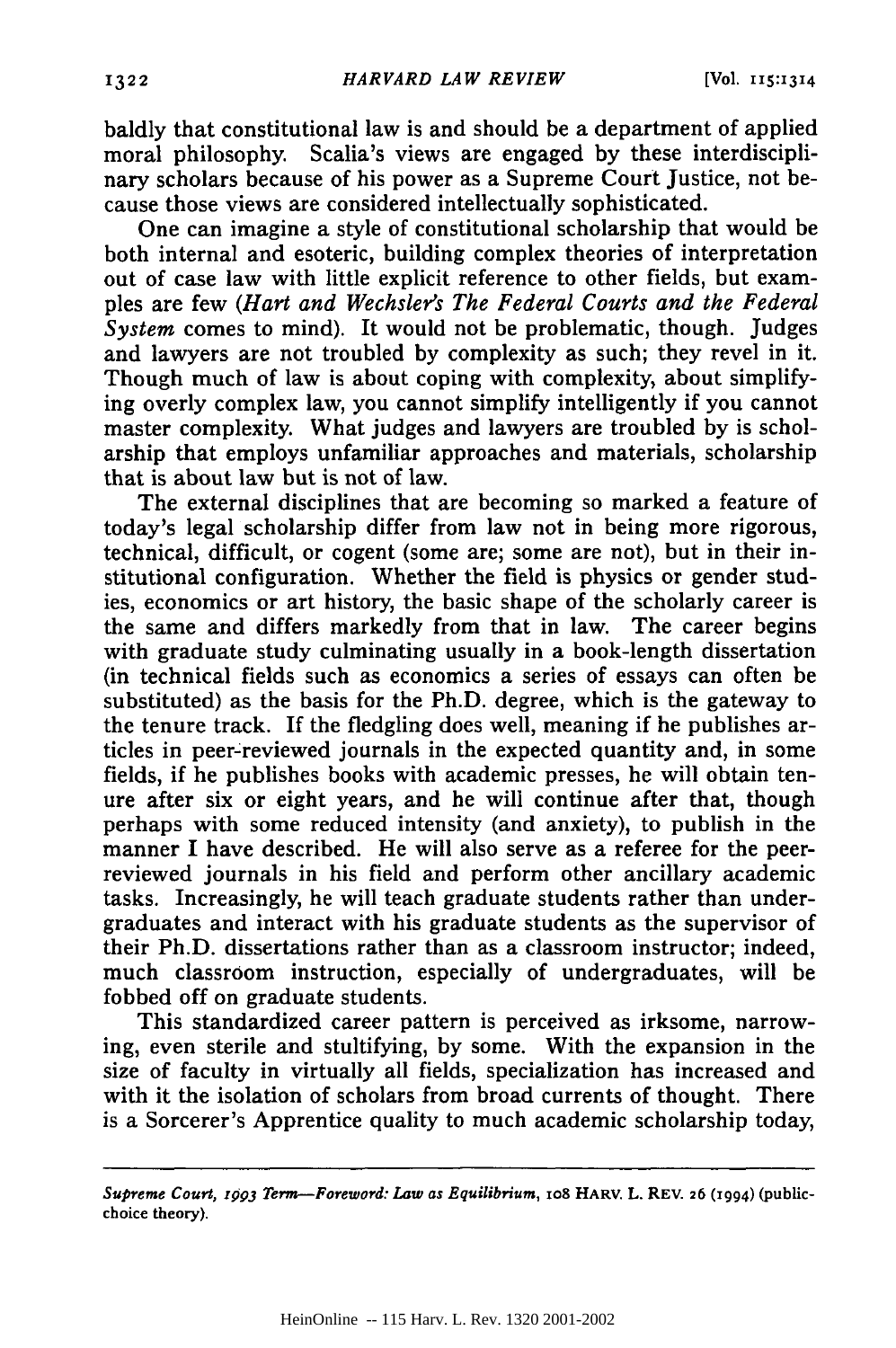especially in the humanities. Do we really need several hundred philosophy journals? In some fields specialization has been carried to a point at which the number of practitioners within a specialty may be too few to ensure quality; who is to say whether "world's fair history" (yes, that is a recognized subfield of history) is a worthwhile use of academic resources? Maybe it is time to rethink the standard scholarly career. But that it ensures *some* minimum of quality and professionalism is apparent. That assurance is provided in legal doctrinal scholarship - even though law professors do not follow the standard academic career pattern that I have just sketched  $-$  by the fact that the scholar is writing in a medium fully accessible to the profession at large. Purely academic fields do not have such controls, but do not need them either, because they insist on the academic career pattern that I have described. Interdisciplinary legal scholarship, however, has neither a broad, knowledgeable professional audience nor a systematic, well-structured institutional substitute for the standard academic career pattern, which depends on such an audience. Most law professors who engage in interdisciplinary legal scholarship have not gone through the graduate school Ph.D. mill; their only degree is a J.D. And whether they have two degrees or one, they will submit their articles mainly to student-edited law reviews. It is true that these interdisciplinary law professors are reviewed for tenure  $-$  it is by no means automatic — but the review comes after a shorter period than in other academic fields, and the standard used is laxer than in the other fields. Because law professors have such a lucrative career alternative in the practice of law, they demand and receive better treatment from their academic employers (including much higher salaries, no longer tied to the relatively modest salaries of federal judges, though even those salaries exceed those of most professors in the humanities and many of the social sciences) than their downtrodden colleagues in the purer academic fields.

The tenure review is conducted, moreover, by law professors, most of whom lack any expertise in the tenure candidate's interdisciplinary field. (Doctrinal research is specialized, too, but there are plenty of academics and practitioners in all the principal specialties.) The characteristics of law review articles that I mentioned earlier, including inordinate length, repetitiousness, and failure to indicate clearly the incremental contribution that the author believes his article is making, continue to be found in interdisciplinary articles published in the conventional law reviews.

The number of dual-degree (Ph.D.-J.D.) law professors is increasing, and specialized journals, many of them faculty-edited (primarily in economic analysis of law), and a number of the faculty-edited ones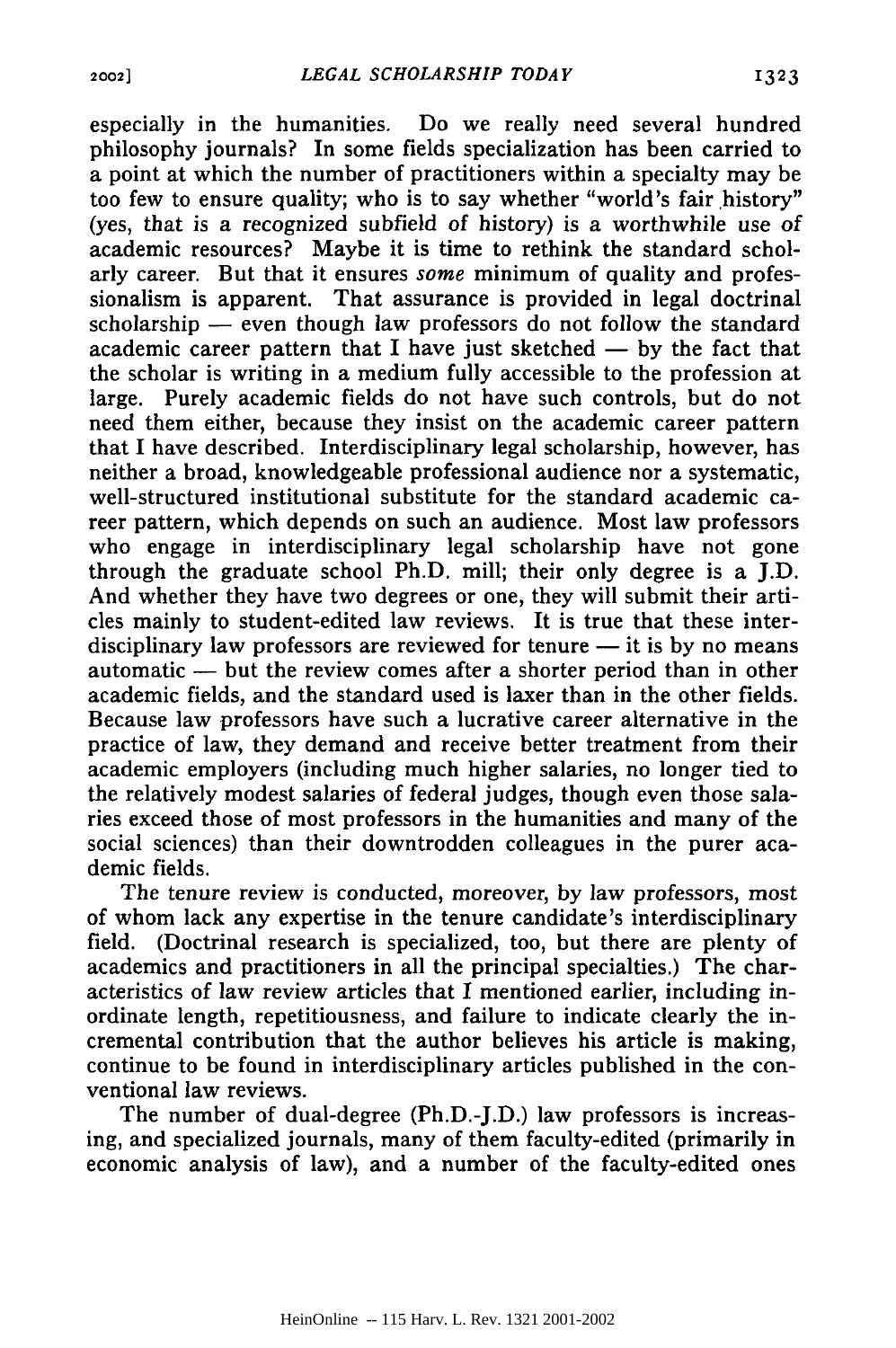refereed, are a publication outlet of growing importance.<sup>24</sup> But interdisciplinary legal scholarship is still far from converging with the standard academic model, and the progress toward that convergence is slow.

I said that interdisciplinary legal scholarship is intended to be read **by** professors (mainly, but not only, law professors) rather than **by** practitioners (including judges). The latter are free to eavesdrop, as it were, but few bother to do so, because they would not understand the language they were overhearing. This causes occasional grumbling **by** the practitioners<sup>25</sup> and even by some law professors,<sup>26</sup> but it is not heeded. The change in the audience for legal scholarship brings to the fore a mundane but vital condition for the evolution of legal scholarship toward interdisciplinarity. For a significant number of law professors to turn their back on the practitioner audience, there must be enough law professors to create a critical mass of readership. There used not to be this critical mass, but now there is. Between 196o and 2000 the number of American law professors grew from 28oo to **8827,** a better than threefold increase.<sup>27</sup> Size of market and specialization go hand in hand: the larger the overall market, the likelier it is that specialists can find customers for their specialized product.

With the rise of external disciplines that seemed to have important things to say about law and with the increase in the number of law professors, the emergence of an interdisciplinary legal scholarship opaque to the bar should have come as no surprise. Nor should it have come as a surprise that this development would give rise to a serious problem of quality control. Doctrinal scholarship may have been (may be) dull and limited, but it is useful and it is conducted under conditions that ensure minimum quality. Those conditions **-** a large professional audience; a common academic culture; continuity with teaching, judging, and performance as a student; and law review edit $ing$   $-$  are missing from interdisciplinary legal scholarship; and the fact that its audience is almost entirely academic raises the issue of utility in acute form.

**<sup>24</sup>** *See* Tracey **E.** George & Chris Guthrie, *An Empirical Evaluation of Specialized Law Reviews,* 26 **FLA. ST. U.** L. REV. **813,** 814 **(1999).**

**<sup>25</sup>***See, e.g.,* Harry T. Edwards, *The Growing Disjunction Between Legal Education and the Legal Profession, 91* MICH. L. REV. 34, 34 (I992). For evidence in support of Judge Edwards's thesis, see Michael **D.** McClintock, *The Declining Use of Legal Scholarship by Courts: An Empirical Study,* **51** OKLA. L. REV. 659, 667-70 **(1998).**

**<sup>26</sup>***See, e.g.,* Mary Ann Glendon, *What's Wrong with the Elite Law Schools,* WALL **ST. J.,** June **8, i993,** at A16.

**<sup>27</sup>**The 196o figure is computed from **ASS'N** OF AM. LAW **SCH.,** DIRECTORY OF LAW **TEACHERS** IN AMERICAN BAR **ASSOCIATION** APPROVED LAW **SCHOOLS 19-55** (ig6o). The **2000** figure is from the AALS's web site. *See* Richard **A.** White, *Association of American Law Schools Statistical Report on Law School Faculty and Candidates for Law Faculty Positions* tbl.1A (1999-2000), at http://www.aals.org/statistics/index.html.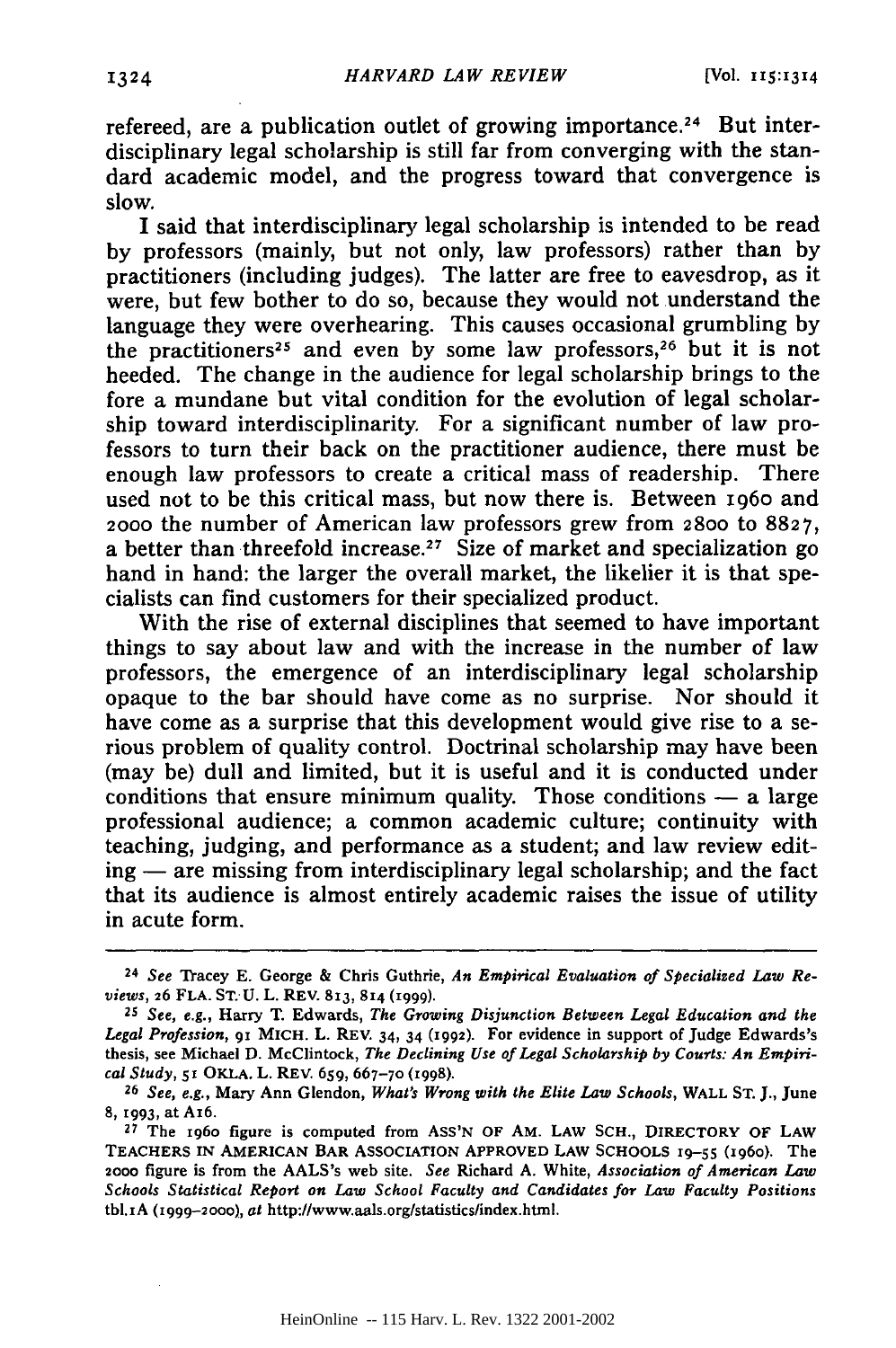Just how serious are these problems? Unfortunately, quality of scholarship is very difficult to measure. It is no good looking at scholarly citations. I am an enthusiast for citation studies, $28$  but while they can be used (with a grain of salt) to evaluate scholars within fields, they cannot be used to evaluate a field  $-$  really a group of fields  $-$  as broad as interdisciplinary legal scholarship. That the workers in a field cite each other a lot is hardly evidence of quality, especially when it is a small, specialized field walled off from the larger academic culture. Criticisms **by** experts of particular works of interdisciplinary scholarship abound,<sup>29</sup> but it is difficult to infer the overall quality of the field from those criticisms. Only a small percentage of works of interdisciplinary legal scholarship receives sustained critical attention, and few of the critics know the external discipline used in the work well enough to spot any but the most glaring errors.

We can get a clue (no more) to quality, and to utility as well, **by** considering the extent to which interdisciplinary legal scholarship circulates in a closed rather than open network. **By** this I mean, is its only effect on its own tiny little world of specialized scholarship, or does it ramify into other areas of professional or other activity? The lack of a lawyer audience is not critical. For example, it might be the case that no practicing lawyer ever read articles applying game theory to bankruptcy law but that treatise writers and other doctrinal bankruptcy scholars read them and incorporated their insights into their own, practitioner-friendly works; by this indirect but effective path the game theorist would be affecting the legal system. But it might equally be the case that a law professor's article on Hegelian jurisprudence would be read only by other law professors interested in Continental philosophy and that there would be no leakage outside that narrow network, not even through the impact of the professors' teaching.

This self-sealing, or entombed, type of scholarship that I am describing need not necessarily be thought "irrelevant" or misguided just because it has no "real world" effects. There is no compelling reason to apply a utilitarian or pragmatic test to scholarship, or rather, a careful utilitarian or pragmatic test might well validate much "impractical" scholarship. If there is widespread curiosity about how people lived io,ooo years ago and a private university can support research into the

*<sup>28</sup>See, e.g.,* Richard **A.** Posner, *An Economic Analysis of the Use of Citations in the Law,* <sup>2</sup> AM. L. **&** EcON. REV. 381, **382-83 (2000);** *cf* RICHARD **A.** POSNER, **PUBLIC INTELLECTUALS: A** STUDY OF DECLINE **(2001).**

**<sup>29</sup>***See, e.g.,* Brian Leiter, *Intellectual Voyeurism in Legal Scholarship,* 4 YALE J.L. & **HUMAN.** *79,* **79-80 (1992).** For a view less skeptical of the use of other disciplines in legal scholarship, see Mark Tushnet, *Interdisciplinary Legal Scholarship: The Case of History-in-Law,* **71 CHI-KENT** L. REV. **909, 9o9-io** (1996).